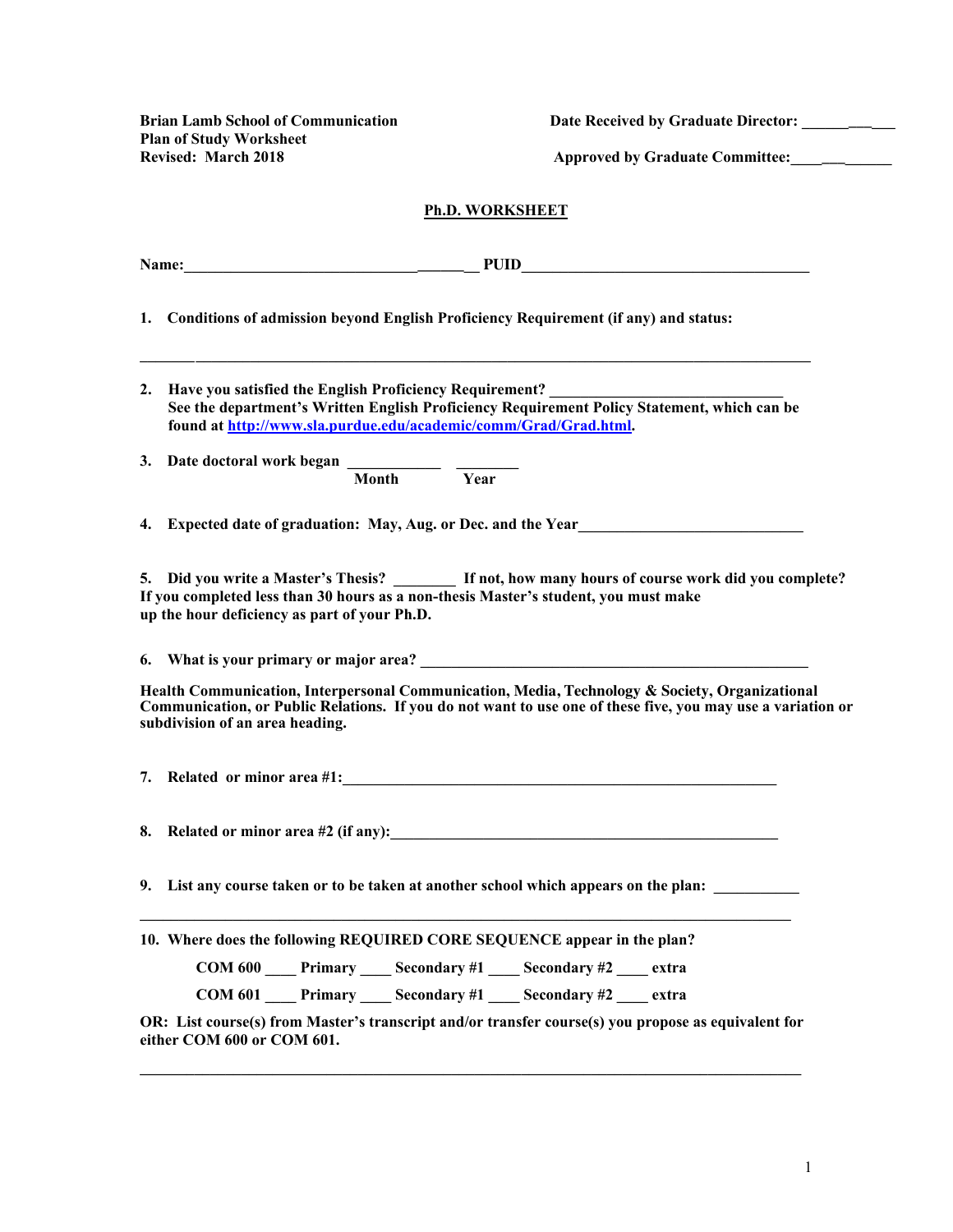**11. The minimum course work required is 42 hours in addition to at least 18 hours of dissertation research; course work plus research hours must equal 60. Other restrictions: No more than 12 hours may be transferred from "O" status; no more than 6 hours may be transferred from another school; no more than 6 hours of 300/400 level classes may be taken as a graduate student (grade of B or higher); maximum 2 independent studies (COM590). None of the transferred hours could have been used to obtain any other degree.**

## **I. PRIMARY (MAJOR) AREA TITLE:**

**RESTRICTION: The minimum hours required is 18.**

|                | No.              | <b>Official Title Abbreviation</b> | Dept. | Course<br>No. &<br><b>Initial</b> | Cr. Hrs. | <b>Mo/Yr Completed</b><br>or to be<br>Completed | Instructor  |
|----------------|------------------|------------------------------------|-------|-----------------------------------|----------|-------------------------------------------------|-------------|
|                | 0                | CRIT/INTRP APP ORG COM COM         |       | 674A                              | 3        | May 2012                                        | Jane Purdue |
| <b>MINIMUM</b> | 1                |                                    |       |                                   |          |                                                 |             |
|                | $\overline{2}$   |                                    |       |                                   |          |                                                 |             |
|                | 3                |                                    |       |                                   |          |                                                 |             |
|                | $\boldsymbol{4}$ |                                    |       |                                   |          |                                                 |             |
|                | 5                |                                    |       |                                   |          |                                                 |             |
|                | 6                |                                    |       |                                   |          |                                                 |             |
| <b>ADDL</b>    | $\overline{7}$   |                                    |       |                                   |          |                                                 |             |
|                | 8                |                                    |       |                                   |          |                                                 |             |
|                | 9                |                                    |       |                                   |          |                                                 |             |

#### **II. RELATED (MINOR) AREA TITLE:**

**RESTRICTIONS: A minimum of 6 hours in each of two areas or 9 hours in one area. Methodology cannot be the single minor area. If you have only one "substantive" minor in addition to methodology, you must have at least 9 hours in that substantive minor.**

| No.          | <b>Official Title Abbreviation</b> | Dept. | <b>Course</b><br><b>No. &amp;</b><br><b>Initial</b> | Cr. Hrs. | Mo/Yr Completed<br>or to be<br>Completed | Instructor |
|--------------|------------------------------------|-------|-----------------------------------------------------|----------|------------------------------------------|------------|
| 1            |                                    |       |                                                     |          |                                          |            |
| $\mathbf{2}$ |                                    |       |                                                     |          |                                          |            |
| 3            |                                    |       |                                                     |          |                                          |            |
| 4            |                                    |       |                                                     |          |                                          |            |
| 5            |                                    |       |                                                     |          |                                          |            |
| 6            |                                    |       |                                                     |          |                                          |            |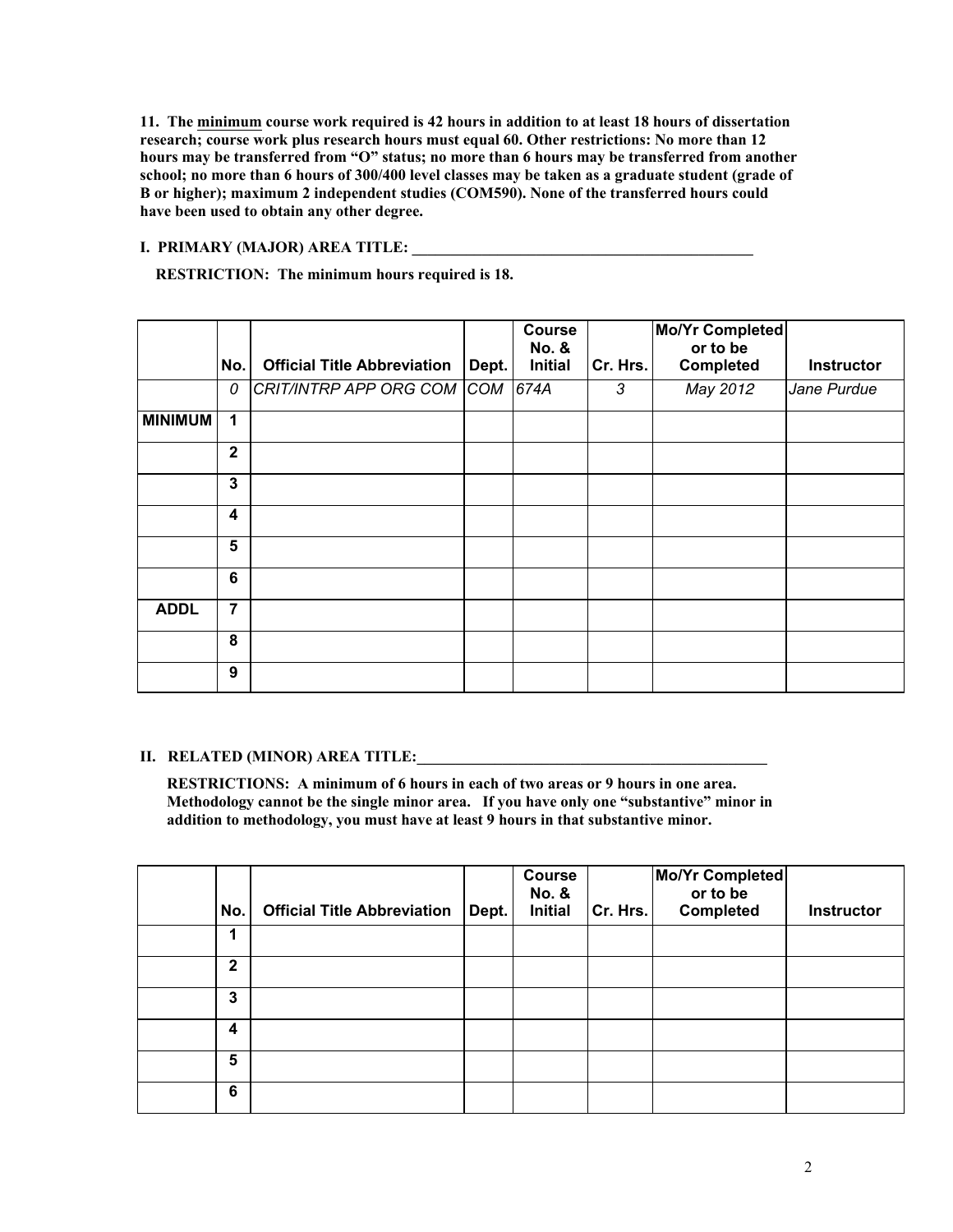# **RELATED (MINOR) AREA #2 TITLE\_\_\_\_\_\_\_\_\_\_\_\_\_\_\_\_\_\_\_\_\_\_\_\_\_\_\_\_\_\_\_\_\_\_\_\_\_\_\_\_\_\_\_\_\_\_\_\_\_\_**

## **NOTE: If Methodology is the second minor, go to Part III.**

| No.          | <b>Official Title Abbreviation</b> | Dept. | <b>Course</b><br><b>No. &amp;</b><br><b>Initial</b> | Cr. Hrs. | Mo/Yr Completed<br>or to be<br><b>Completed</b> | Instructor |
|--------------|------------------------------------|-------|-----------------------------------------------------|----------|-------------------------------------------------|------------|
| 1            |                                    |       |                                                     |          |                                                 |            |
| $\mathbf{2}$ |                                    |       |                                                     |          |                                                 |            |
| 3            |                                    |       |                                                     |          |                                                 |            |
| 4            |                                    |       |                                                     |          |                                                 |            |
| 5            |                                    |       |                                                     |          |                                                 |            |
| 6            |                                    |       |                                                     |          |                                                 |            |

## **III.** RESEARCH METHODOLOGY: If a minor, give title\_\_\_\_\_\_\_\_\_\_\_\_\_\_\_\_\_\_\_\_\_\_\_\_\_\_\_\_\_\_

**RESTRICTION: A Minimum of 9 hours**

|             | No.          | <b>Official Title Abbreviation</b> | Dept. | <b>Course</b><br><b>No. &amp;</b><br><b>Initial</b> | Cr. Hrs. | Mo/Yr Completed<br>or to be<br>Completed | Instructor |
|-------------|--------------|------------------------------------|-------|-----------------------------------------------------|----------|------------------------------------------|------------|
|             |              |                                    |       |                                                     |          |                                          |            |
|             | $\mathbf{2}$ |                                    |       |                                                     |          |                                          |            |
|             | 3            |                                    |       |                                                     |          |                                          |            |
| <b>ADDL</b> | 4            |                                    |       |                                                     |          |                                          |            |
|             | 5            |                                    |       |                                                     |          |                                          |            |
|             | 6            |                                    |       |                                                     |          |                                          |            |